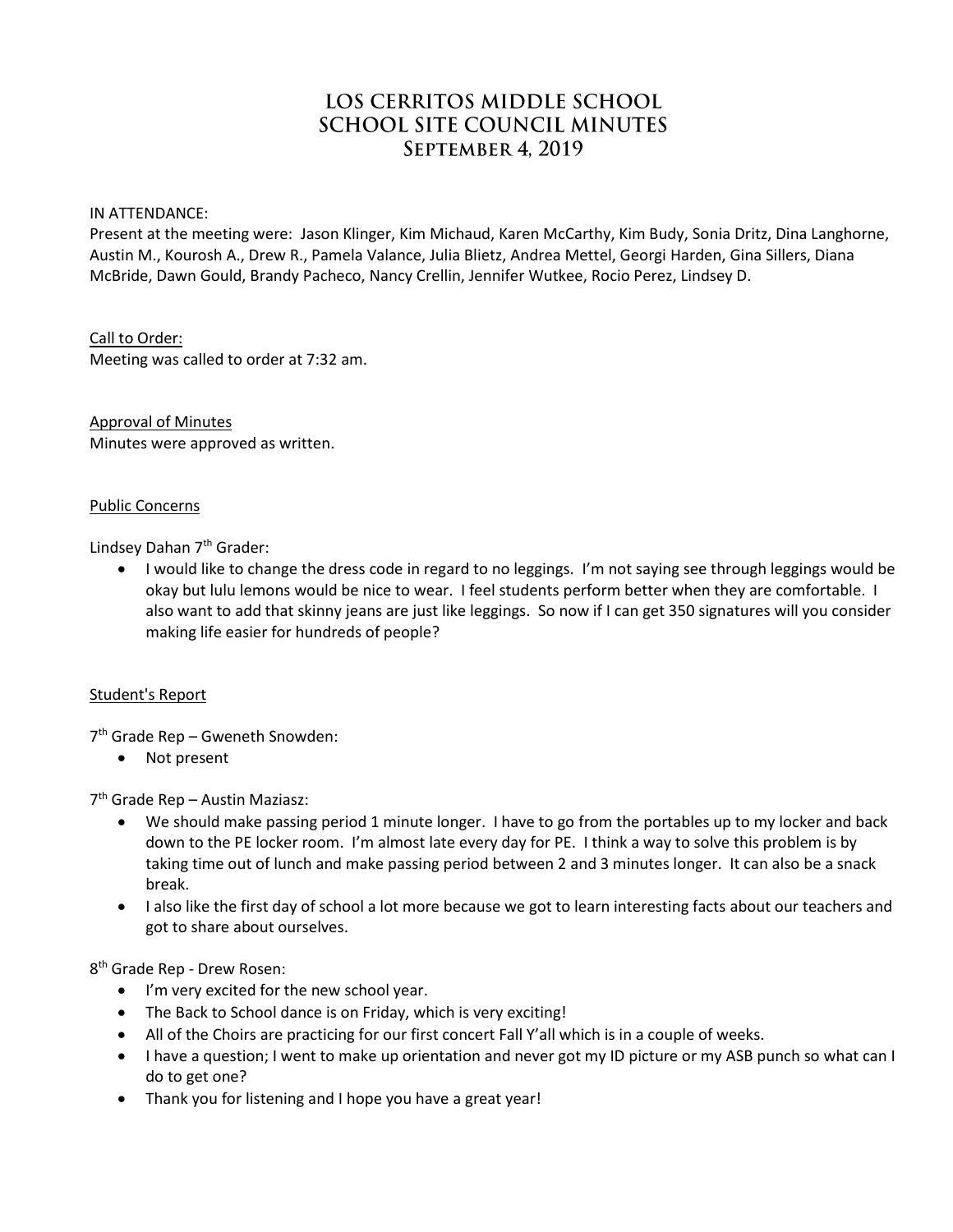8 th Grade Rep - Kourosh Apfelthaler:

- In PE we are starting the badminton unit.
- In Choir, we are preparing for Fall Y'all.
- In English, we are viewing the meaning of identity and how it applies to us and the world.
- In Social Studies, we are working on our Create a Country project.
- In Spanish, we are learning basic sentences, questions, and responses.
- In Science, we are working with triple beam balances and the metric system.
- In Math, we are practicing solving equations.

### Counselor's Report – Karen McCarthy:

- New Counselor this year, Jenna Davis from TOHS.
- Finished with schedule changes.
- Starting morning meetings for our 504 plans. Meetings are pretty much every morning thru end of October.
- Starting to get things organized for the leadership retreat.
- Starting to offer testing in quiet place.
- Getting to know kids better who are having trouble adjusting.

### DAC Report – Dina Langhorne:

• No report.

### SEDAC Report – Andrea Mettel:

• No report.

### GATE Report – Julia Blietz:

• No report.

### ELAC/DELAC Report – Brandy Pacheco/ Rocio Perez:

- ELAC meeting will be on Sept 19 and DELAC meeting will be on October 29.
- Usually done on back to school night but timing is too tight.
- Worked out meeting dates, starting with student presentations. Coming up with ways to acknowledge our EL Students.

### PSTA Report – Nancy Crellin:

- We had our table at orientation and received quite a number of donations and memberships.
- Did back to school breakfast, welcome coffee. Food donated by PTSA volunteers and Starbucks donated coffee. It was nice to welcome families back.
- Had our general association meeting yesterday and approved 2019-2020 budget.
- Signed Fiduciary agreement \$250 teacher stipends and the \$500 departmental stipends.
- On Back to School Night we are offering a staff dinner this year, preorder meals for back to school night.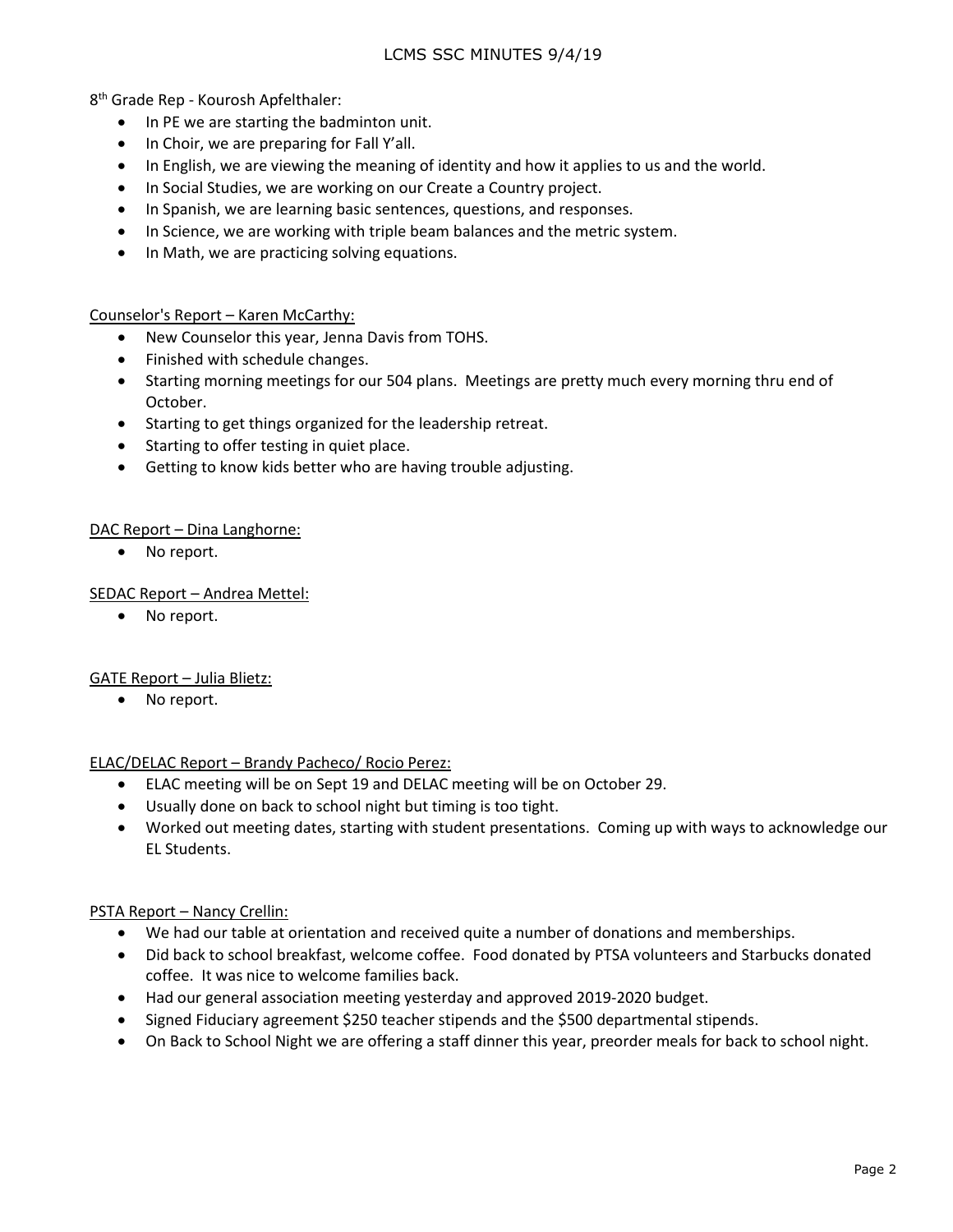Boys & Girls Club Report – Georgi Harden:

- Had a great start to the year.
- Our enrichment starts next week. Classes offered range from 3D Printing to Hip Hop to Smart Girls and Passport to Manhood.
- A couple of free events coming up including an after party for after the school dance, open till 9pm.
	- $\circ$  On back to school night the B&G club will be open for kids to come hang out while parents are at Back to School Night.
	- $\circ$  On Friday, September 20<sup>th</sup> we are having a BBQ and Inflatable Fun right after school till 6:00pm.

## Principal's Report – Jason Klinger:

Mrs. Michaud –

- Two big events for our 6<sup>th</sup> graders. Leopard Welcome Day we had 81% of our 6<sup>th</sup> graders attend and the 6<sup>th</sup> grade welcome Ice Cream Social we had 76% of them show up. Sent list of students who are not attending events to teachers to invite them to the back to school dance.
- We have our Back to School dance on Friday.
- Today we have our PSST Newcomers lunch for new students in  $7<sup>th</sup>$  and  $8<sup>th</sup>$  grade. Students received a personal invitation.
- On September  $11<sup>th</sup>$  we have our one and only Fundraiser assembly.
- Crew Camp will be Sept.  $20^{th}$  thru  $22^{nd}$  and we are going to Camp Ramah. Working with Fulcrum to alter activities since new location.
- At this point we have 15 clubs that have started with teacher advisors. Four clubs have been put out to teachers yesterday to sponsor. Clubs will go into the bulletin and are announced every morning.

Mrs. Pacheco -

- Citizenship assembly held last week per grade level. Students who missed it was brought in and updated on what they missed.
- Offenses what not to bring on campus.
- Going into science classes and talking to  $8<sup>th</sup>$  graders about  $8<sup>th</sup>$  grade contracts.
- We are still waiting for our Student Handbooks to come in.
- Dress Code leggings are allowed, we just asked that your top or skirt over leggings go down to the tip of thumb. Shorts or skirts need to come to the tip of middle finger.

Mr. Klinger –

- Did things differently first day of school. Classes worked on community building lessons. Handed out surveys – wish list items were given. Throughout the year we will be granting wishes.
- Sandy Hook Promise two assemblies coming up.
	- $\circ$  On Sept. 25th "Start with HELLO". Combat social isolation. Speaker will speak to all grades. Our PSST group will do activities through the year to support that idea. Working on student connections.
	- $\circ$  Assembly in February "Say Something". Teaching students to recognize warning signs and say something to someone. So we can support them.
- Digital Citizenship throughout the year each grade level will do 6 lessons. Teaching kids digital age skills.
- District got a 1 million dollar grant "The Best Program Becoming Everyday Scholars Together" formerly called "Low Performing Student Law Grant" for students who scored low on CAASPP. Meet with a counselor twice a week. Providing tutoring to help support them. Finding out why unsuccessful.
- Current enrollment is at 960. We have 376  $8<sup>th</sup>$  graders and 281  $6<sup>th</sup>$  graders.
- New staff members 3 new math teachers. All here as teacher candidates.

Old Business No old business to report.